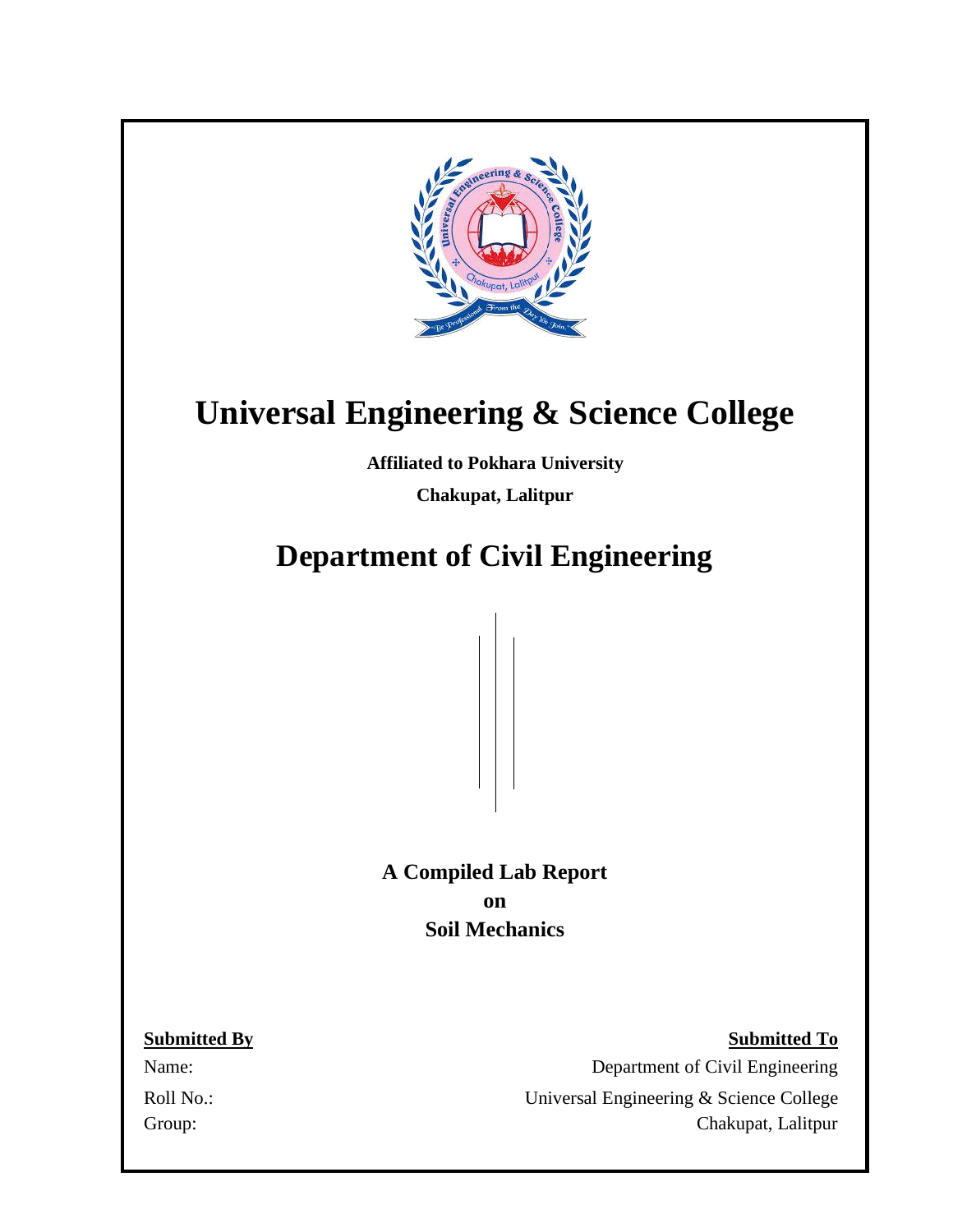#### **Sieve Analysis**

# **Objective**

To determine the grain size distribution of a soil by sieve analysis.

# **Theory**

The grain size analysis is also known as mechanical analysis. In this analysis the percentage of individual grain sizes present is determined by sieving a known weight of soil through successive smaller sieves. Based on grain size the soil is divided into four parts as:

Gravel: Greater than 4.75mm Sand: 0.075mm to 4.75mm Silt: 0.002mm to 0.0075mm Clay: Smaller than 0.002mm

The uniformity of a soil is expressed qualitatively by a term known as uniformity coefficient, Cu. The larger the numerical value of  $C_u$ , the more is the range of particles. Soils with the value of  $C_u$ less than 2 are uniform soils. Sands with a value of  $C_u$  of 6 or more, are well-graded. Gravels with a value of  $C_u$  of 4 or more are well-graded.

 $C_u = D_{60}/D_{10}$ .

Where,  $D_{60}$  = particle size such that 60% of the soil is finer than this size.

 $D_{10}$  = particle size such that 10% of the soil is finer than this size.

The general shape of the particle size distribution curve is described by another coefficient known as the coefficient of curvature  $C_c$  or the coefficient of gradation  $C_g$ . For a well-graded soil, the value of the coefficient of curvature lies between 1 and 3. It may be noted that the gap grading of the soil cannot be detected by  $C_u$  only. The value of  $C_c$  is also required to detect it.

 $(D_{30})^2/(D_{60} * D_{10})$ 

Where,  $D_{30}$  = particle size such than 30% of the soil is finer than this size.

# **Applications**

The results of grain size distribution are widely used for soil classification, design of filters, construction of earth dams, highway embankments, for construction of building, hydraulic structures and road construction, etc.

# **Apparatus**

- For coarse sieve analysis: IS Sieves 100, 63, 20, 10 and 4.75mm
- For fine sieve analysis: IS Sieves 2, 1, 0.6, 0.425, 0.212, 0.150 and 0.075mm
- Oven
- Weighing machine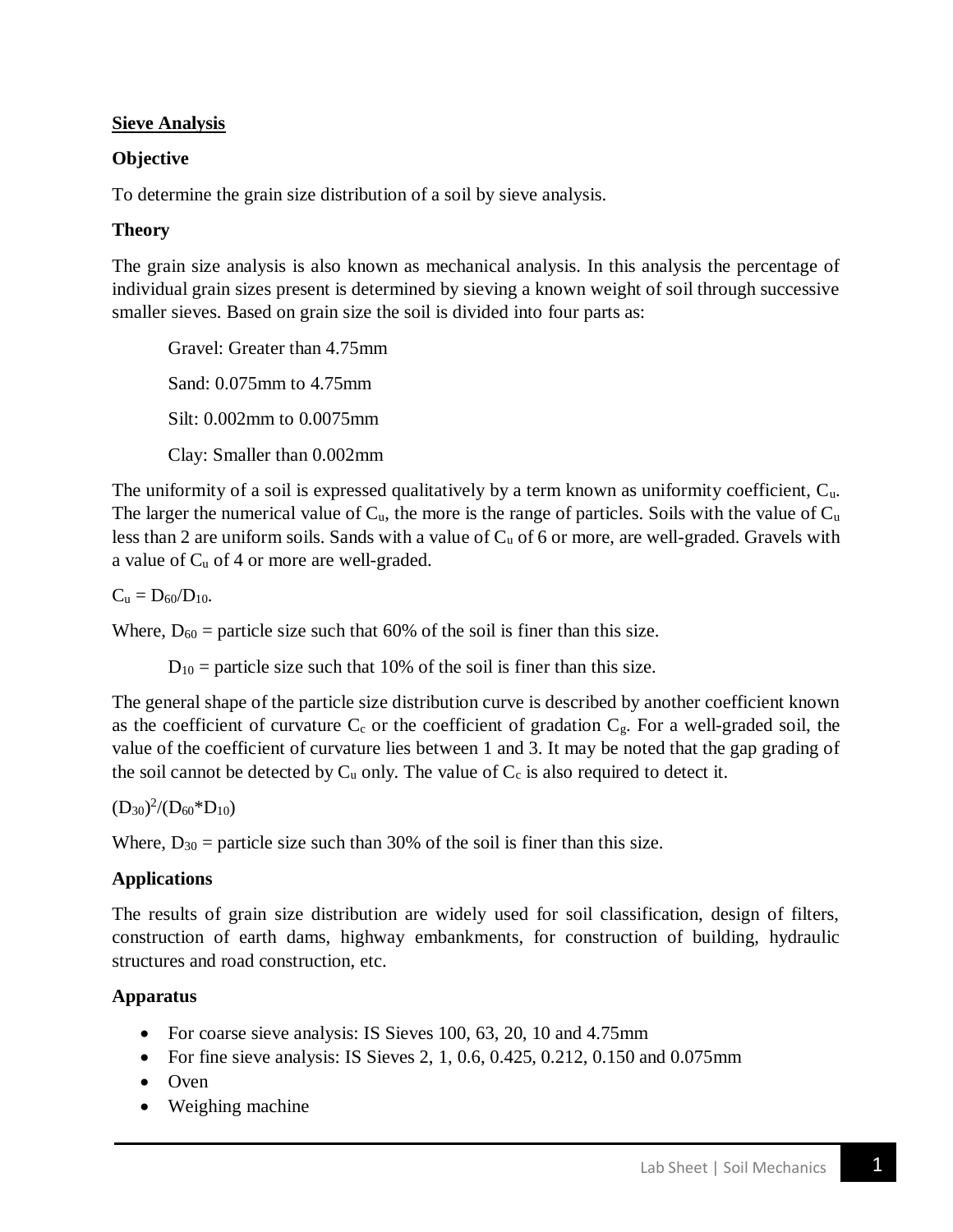- Sieve Shaker
- Trays
- Pan

#### **Procedure**

#### **a) Coarse Sieve Analysis**

- 1. Take suitable quantity of oven-dry soil.
- 2. Arrange set of sieves such that 100mm sieve is at the top and 4.75mm sieve is at the bottom.
- 3. Put cover on top sieve and pan at bottom of 4.75mm sieve and put the soil on top sieve before covering it.
- 4. Put the sieves in the sieve shaker and clamp it tightly.
- 5. Shake the sieves for 10 minutes.
- 6. Find the weight of soil retained on each sieve.
- 7. Find the weight of soil on pan.

#### **b) Fine Sieve Analysis**

- 1. Arrange set of sieves such that 2mm sieve is at the top and 0.075 mm sieve is at the bottom.
- 2. Put pan at the bottom of 0.075mm sieve.
- 3. Put the soil passing 4.75mm sieve on top sieve and then cover it.
- 4. Put the set of sieves with pan and cover in the sieve shaker.
- 5. Shake the sieves for 10 minutes.
- 6. Find the weight of soil retained on each sieve.

For both coarse-grained analysis and fine-grained analysis find the percentage of soil retained on each sieve; cumulative percentage retained and percentage finer. Particle size distribution curve is obtained by plotting particle size on x-axis on log scale and percentage finer on y-axis.

#### **Observations and Calculations**

| S.No.            | Sieve Size | Mass of soil Percentage<br>retained (gm) | mass retained | Cumulative<br>percentage | Percentage<br>finer $(N)$ |
|------------------|------------|------------------------------------------|---------------|--------------------------|---------------------------|
|                  |            |                                          |               | retained                 |                           |
| 1.               |            |                                          |               |                          |                           |
| 2.               |            |                                          |               |                          |                           |
| 3.               |            |                                          |               |                          |                           |
| $\overline{4}$ . |            |                                          |               |                          |                           |
| 5.               |            |                                          |               |                          |                           |
| 6.               |            |                                          |               |                          |                           |
| 7.               |            |                                          |               |                          |                           |
| 8.               |            |                                          |               |                          |                           |
| 9.               |            |                                          |               |                          |                           |
| 10.              |            |                                          |               |                          |                           |
| 11.              |            |                                          |               |                          |                           |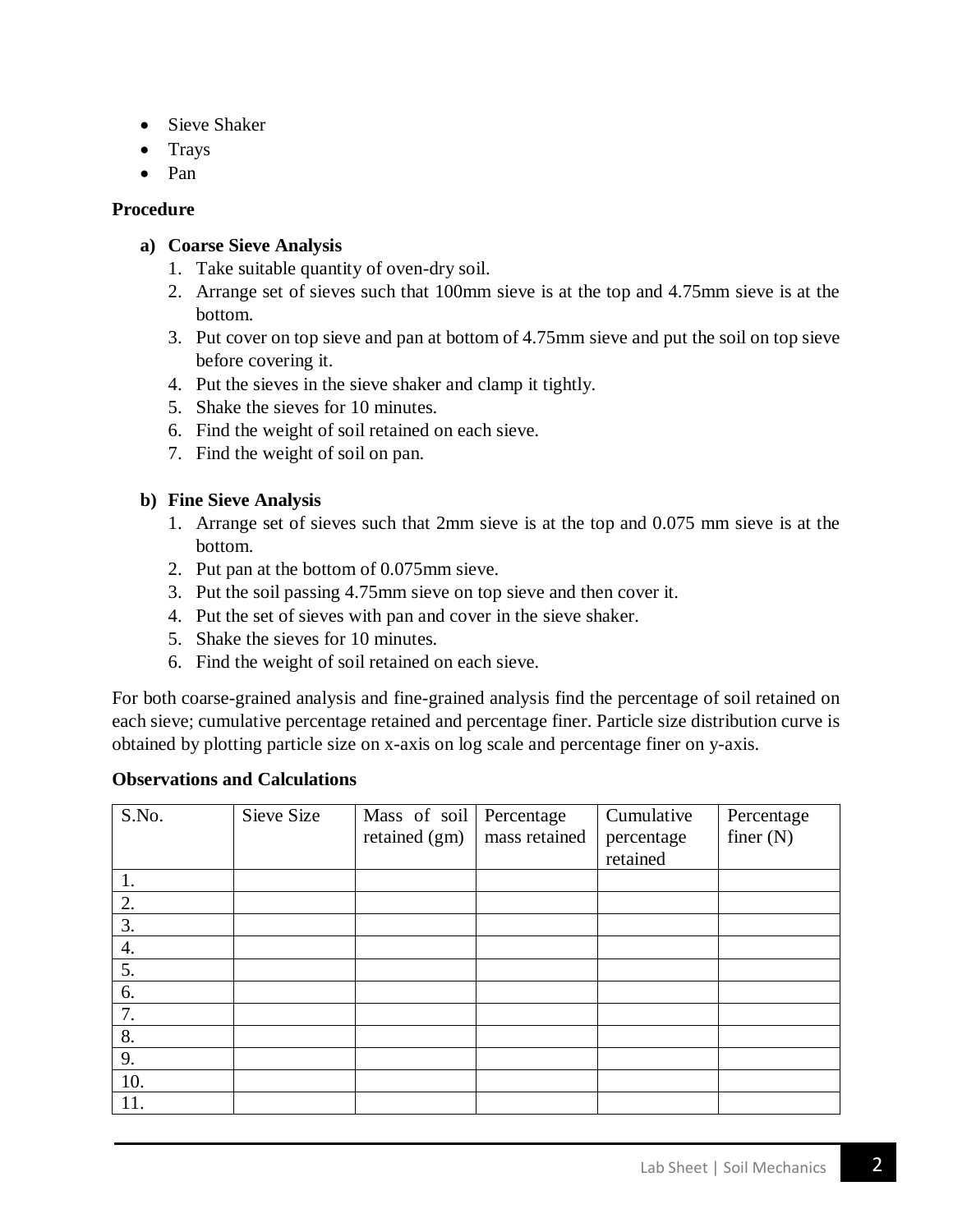- 1. Plot curve between percentage finer and grain size on semi-log graph.
- 2. Find particle size for 10% finer, D<sub>10</sub>; particle size for 30% finer, D<sub>30</sub>; particle size for 60% finer,  $D_{60}$ .
- 3. Find uniformity coefficient as  $C_u = D_{60}/D_{10}$ .
- 4. Find coefficient of curvature as  $C_c = (D_{30})^2/(D_{60} * D_{10})$

#### **Result**

 $C_u =$ 

 $C_c =$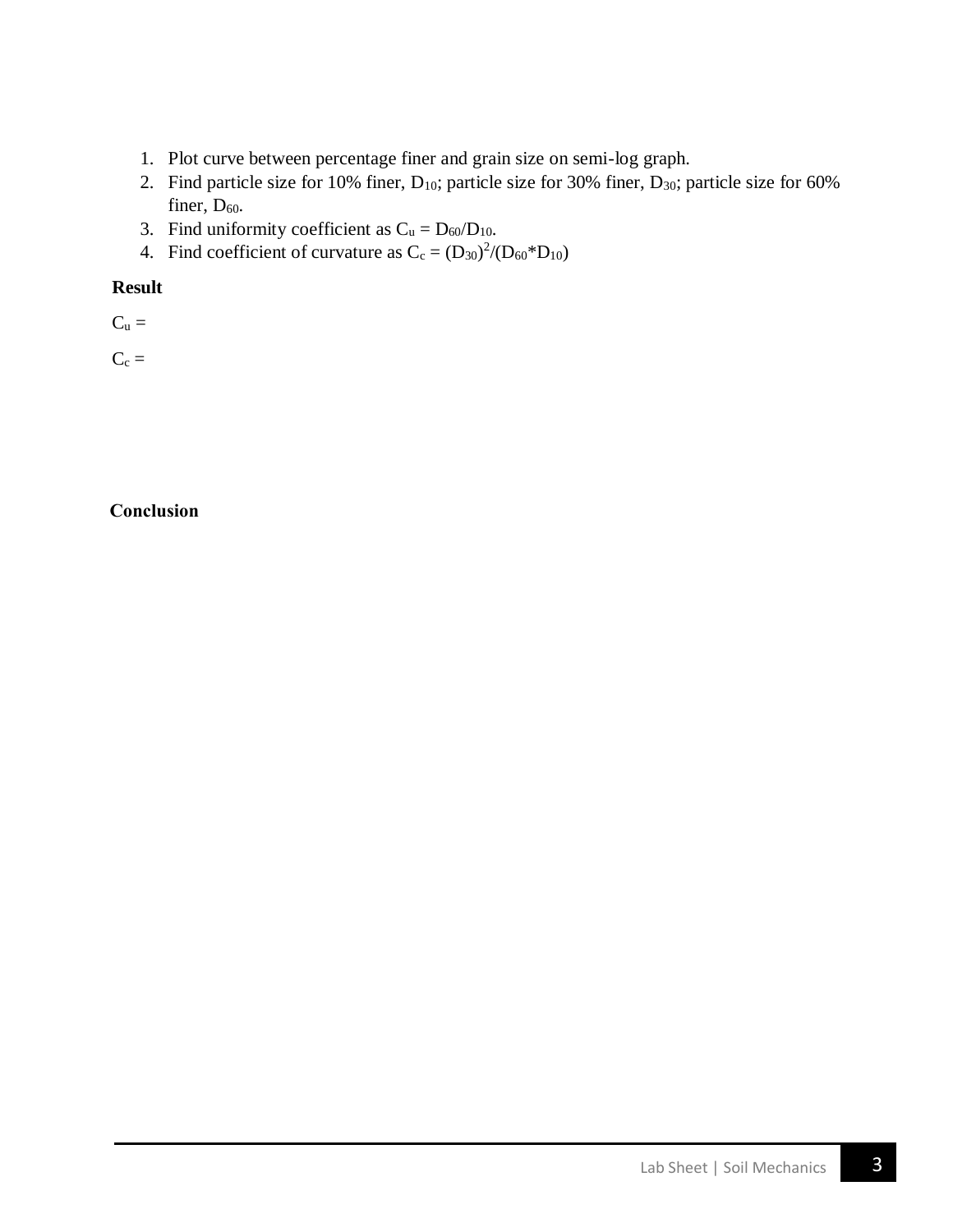# **Liquid Limit and Plastic Limit Test**

# **Objective**

To determine the liquid limit and plastic limit of soil specimen.

#### **Theory**

The liquid limit is the water content at which soil changes from liquid state to the plastic state. At liquid limit, the soil possesses a small value of shear strength. Liquid limit is the water content at which a part of soil, cut by a groove of standard dimensions, will flow together for a distance of 13mm under an impact of 25 blows in Cassagrande's liquid limit apparatus.

Plastic limit is the water content below which the soil stops behaving as a plastic material. At this water content the soil loses its plasticity and passes into semi-solid state. It is the minimum water content at which a soil will just begin to crumble (crack) when rolled into a thread approximately 3mm in diameter.

#### **Applications**

Fine grained cohesive soils are classified by knowing liquid limit and plastic limit. From liquid limit and plastic limit, we can find flow index, toughness index and plasticity index. These gives an idea about plasticity, cohesiveness, compressibility, shear strength and permeability of cohesive soils.

#### **Liquid Limit Test**

#### **Objective**

To determine liquid limit of soil specimen using Casagrande's apparatus.

#### **Apparatus**

- 1. Casagrande's liquid limit apparatus
- 2. Grooving tool
- 3. Spatula
- 4. Mixing dish or bowl
- 5. Containers for water content
- 6. Balance, sensitive to 0.01g
- 7. Oven
- 8. Sieve 0.425mm

#### **Procedure**

- 1. About 120gm of the dried soil sample passing through 425 micro sieve is taken. It is mixed thoroughly with distilled water.
- 2. A portion of the soil paste is kept in cup and levelled by means of spatula.
- 3. Using standard grooving tool, a groove is cut in the soil from back to front dividing the paste in the bowl into two equal halves. Consider Cassagrande's tool for a normal finegrained soil.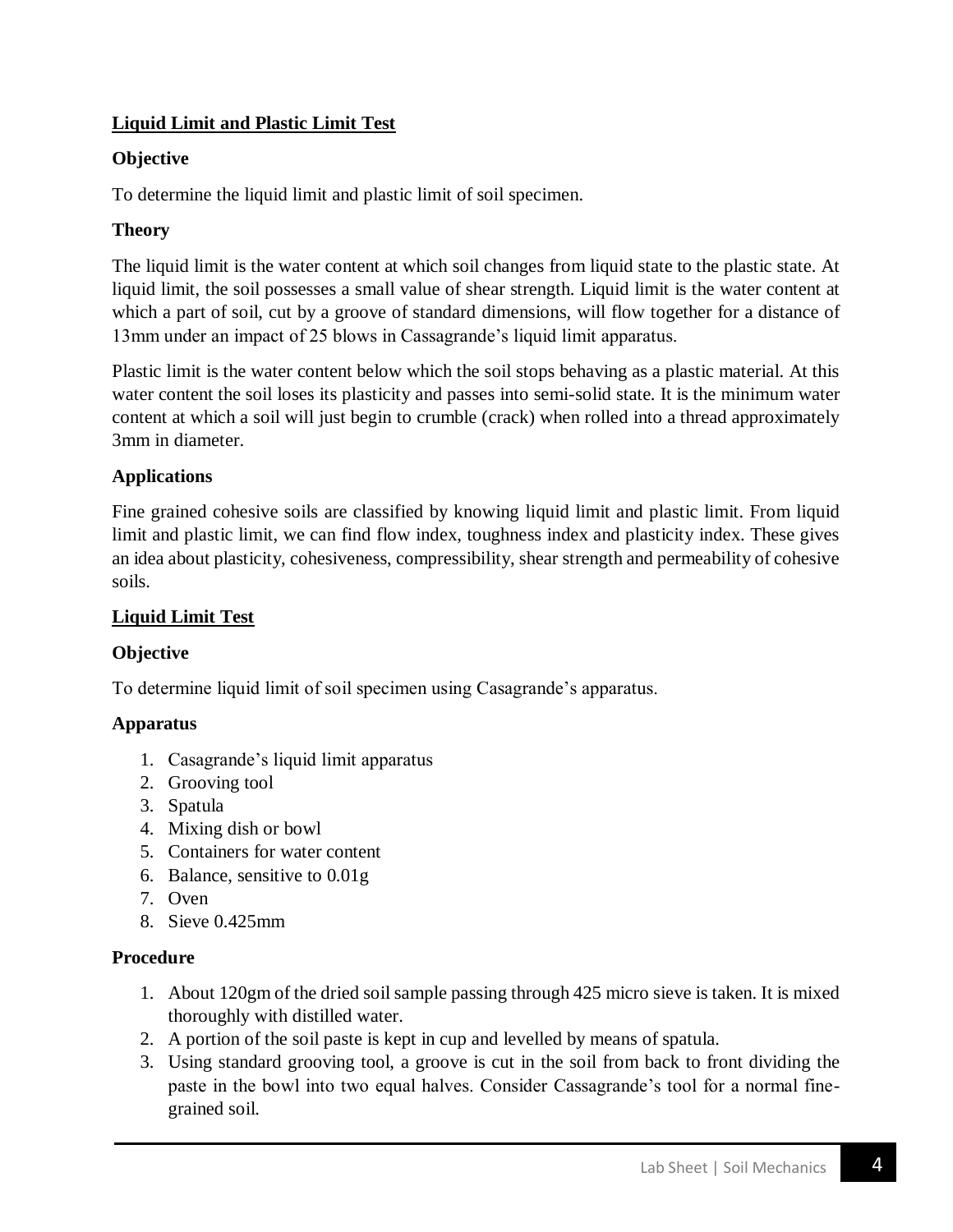- 4. Turn the handle of Cassagrande's device at a steady rate of two revolutions per second. Continue turning until two halves of soil pat come in contact at the bottom of the groove along a distance of 13mm.
- 5. Note the number of blows.
- 6. The water content of the soil is altered and process is repeated.
- 7. Adjusting the water in such a way that the number of blows to close the groove may fall within the range of 5 to 40 blows carries out at least four tests.
- 8. The water content values are plotted as ordinate on natural scale against number of blows to obtain a best fitting straight line which is referred as flow curve.
- 9. From this plot, the liquid limit is obtained as water content corresponding to 25 blows.

#### **Observations and Calculations**

| No. of blows                       |  |  |
|------------------------------------|--|--|
| Container No.                      |  |  |
| Wt. of Container (gm)              |  |  |
| Wt. of container $+$ Wet Soil (gm) |  |  |
| Wt. of container $+$ Dry Soil (gm) |  |  |
| Wt. of Water (gm)                  |  |  |
| Wt. of Dry Soil (gm)               |  |  |
| Water Content (%)                  |  |  |

Plot log N on X-axis and Water Content, w on Y-axis. From plot find the water content for 25 number of blows. This gives the value of liquid limit.

#### **Result**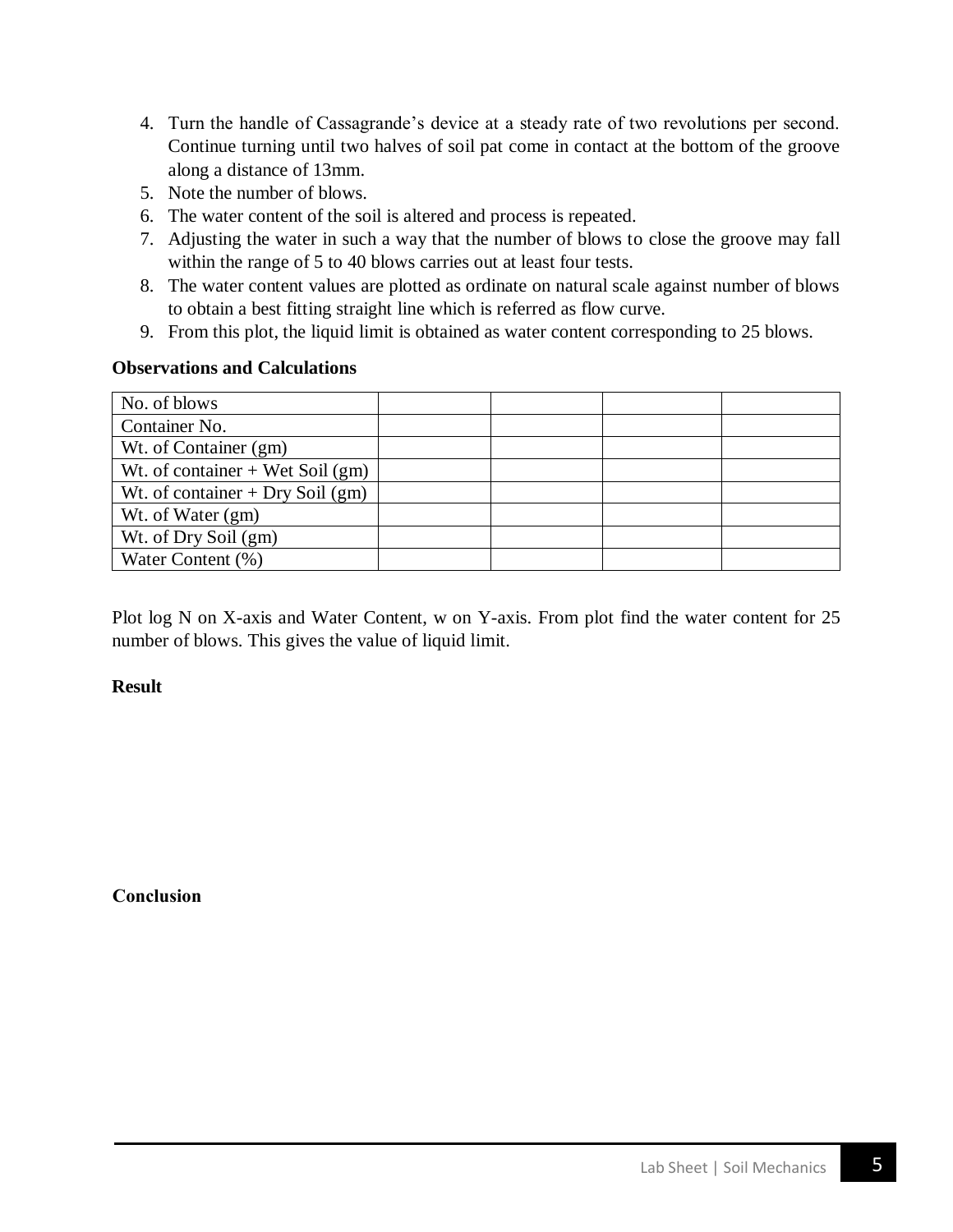# **Plastic Limit Test**

#### **Objective**

To determine the plastic limit of a soil specimen.

#### **Apparatus**

- Glass or plastic plate
- Metal rod of 3mm diameter
- Spatula
- Containers (Small Size)
- Weighing Machine
- Oven

#### **Procedure**

- 1) Take about 20gm of soil for plastic limit test. The soil should pass through 0.425mm IS sieve.
- 2) Mix the soil with distilled water thoroughly to get soil paste.
- 3) Make the soil paste into a ball of diameter 10 to 20mm.
- 4) Convert the ball of soil into a thread by rolling on a glass plate with the hand until it formed in form of thread of 3mm diameter.
- 5) If the thread crumbles when rolled into diameter of 3mm, collect such threads for water content determination. The crumbled thread is tested for water content when its weight is found out before drying say w1 and after drying say w2 (in oven), then  $W_p = W_w/W_s =$  $(W_1-W_2)/W_2$ . If the thread does not crumble, knead the sample and again make the thread. Repeat this process until the thread crumbles at 3mm diameter.
- 6) Repeat steps 1 to 5 with three more fresh samples.

#### **Observations and Calculations**

| Container No.                      |  |  |
|------------------------------------|--|--|
| Wt. of Container (gm)              |  |  |
| Wt. of container $+$ Wet Soil (gm) |  |  |
| Wt. of container $+$ Dry Soil (gm) |  |  |
| Wt. of Water (gm)                  |  |  |
| Wt. of Dry Soil (gm)               |  |  |
| Water Content (%)                  |  |  |

Average Plastic Limit,  $W_P =$ 

Plasticity Index,  $I_P = W_L - W_P =$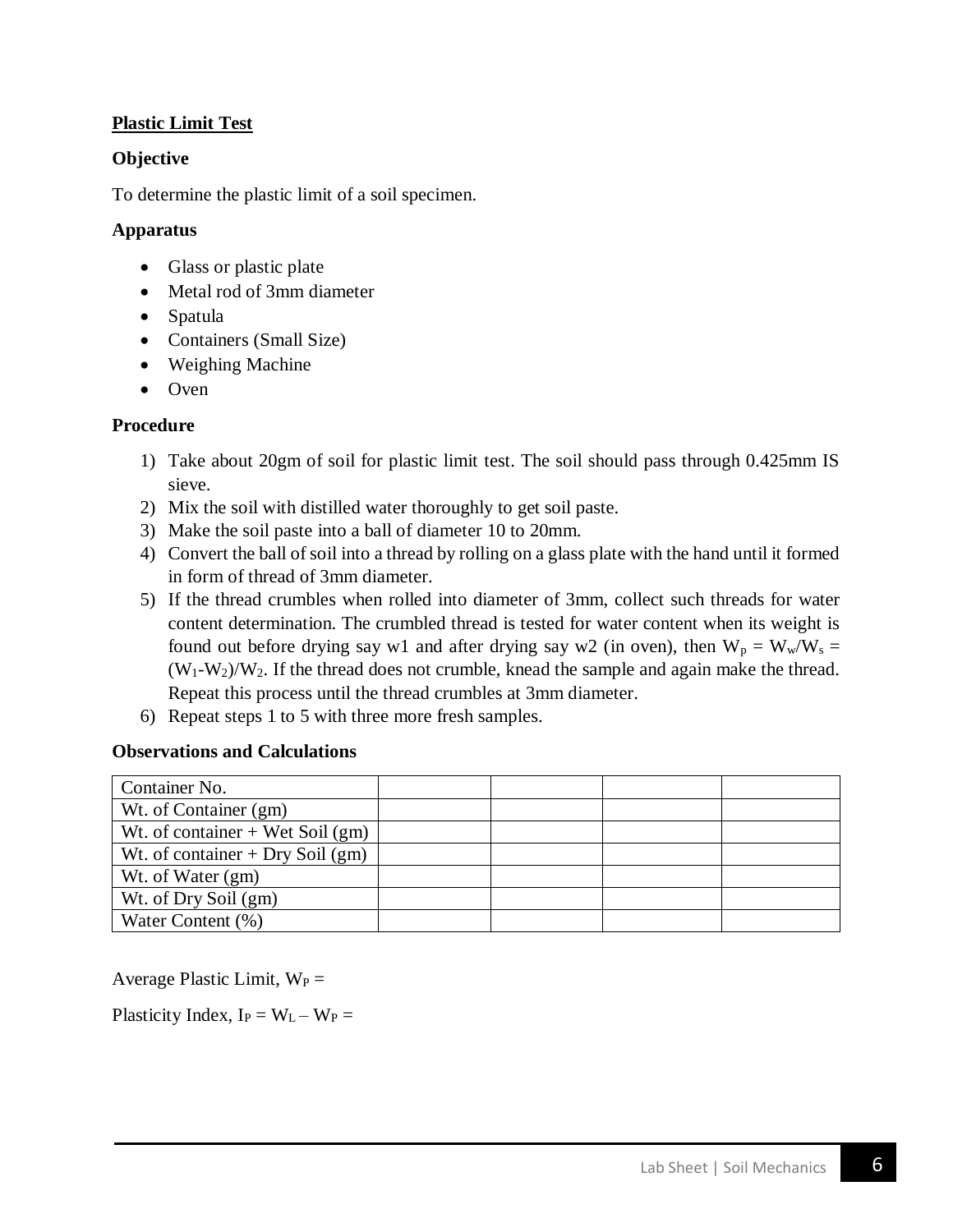**Result**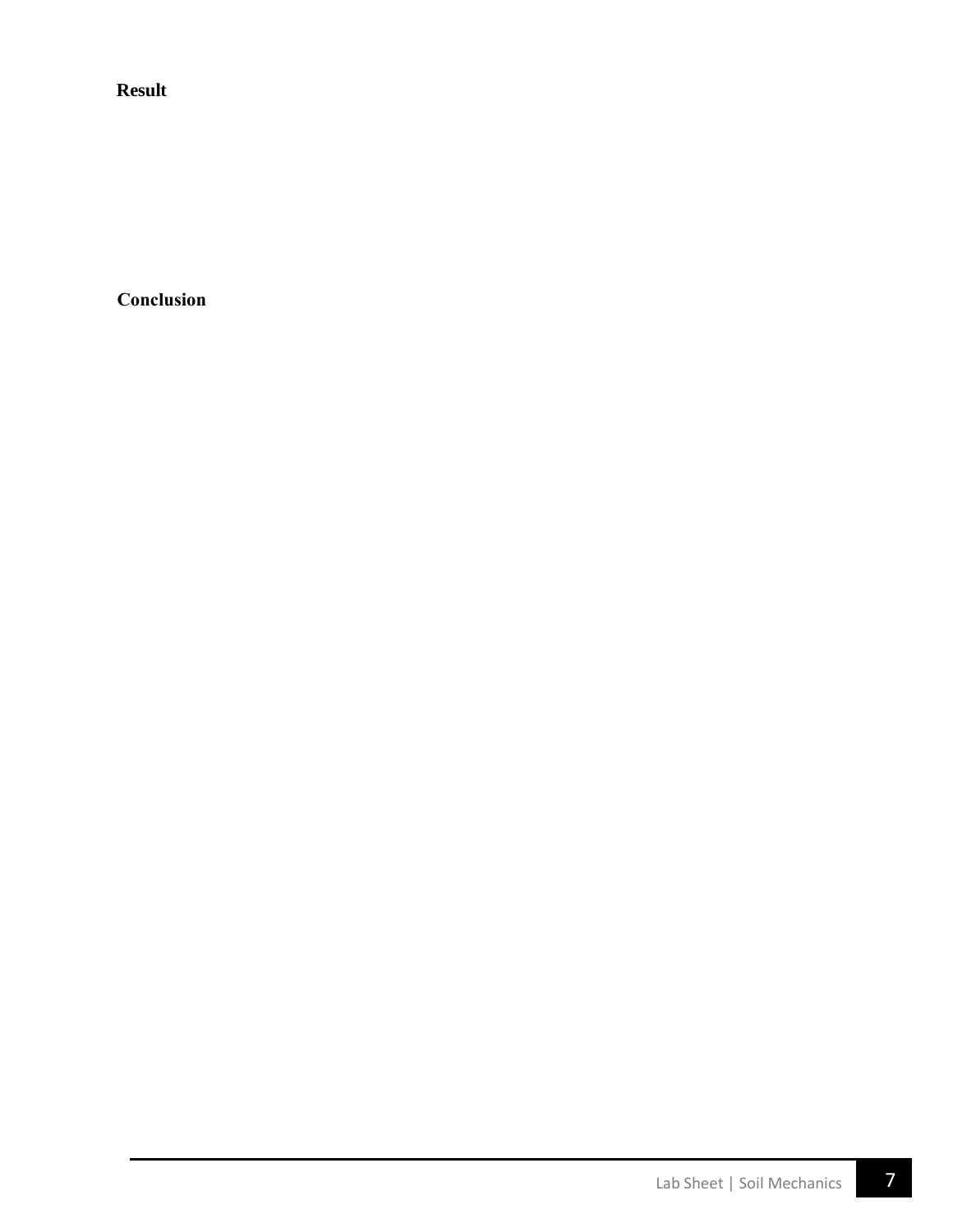# **Determination of In-situ Density of Soil by Sand Replacement Method**

**Objective:** To determine the in-situ density of soil.

#### **Apparatus Required**

- Tray
- Sand cone fitted with valve
- Sand bucket (Sand Pouring Cylinder)
- Mould (Calibrating Cylinder)
- Standard Sand (Dry)
- Metal tray with central hole and impression
- Knife

#### **Theory**

Density of soil is defined as the mass per unit volume of the soil. The density calculated in the field is insitu density of soil. This is done with the instant fresh sample of soil without actually disturbing it's any other properties.

Sand replacement method to determine insitu density of soil finds its application in case the soil is cohesionless or coarse grained since core-cutter method cannot be used because of inability of core-cutter to penetrate through coarse grained particles like minor rock chunk.

In this method, at first the density of the standard sand is figured out and by using the standard sand, the volume of part from which soil is excavated is calculated. Then by measuring the respective mass, we find density of soil.

# **The basic formulae employed are:**

Volume of hole dug in field = Wt. of sand replaced (weighed) / Density of sand (Determined)

Insitu density of soil = Wt. of soil / Volume of hole dug

# **Experimental Procedure**

#### **i) Determination of density of sand**

- 1. The internal diameter, height and weight of empty mould were measured.
- 2. Sand (Standard and dry) was filled in the mould and its weight was measured.
- 3. Using mass of sand in mould and volume of mould, density of sand was calculated.

# **ii) Determination of mass of sand in cone**

- 1. The mass of cone fitted sand jar with enough sand was measured.
- 2. The sand jar was inverted over a tray until the sand kept falling such that the conical portion of sand was removed.
- 3. The mass of sand jar was taken again.
- 4. The difference in mass of sand jar gave mass of sand in conical portion.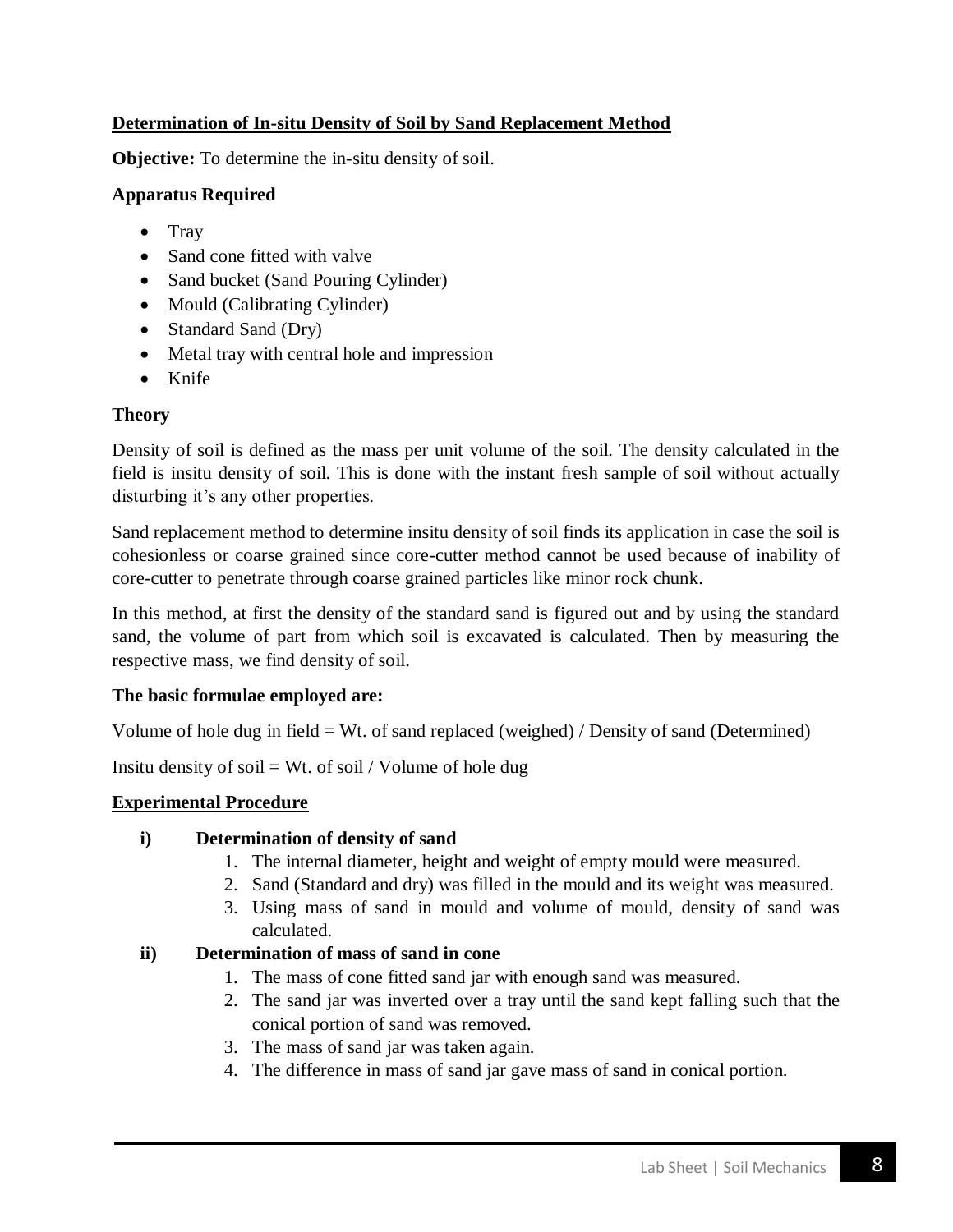#### **iii) Determination of in-situ density of soil**

- 1. The top soil in field was removed in order to throw away soil-less garbage and then the ground was levelled.
- 2. A pit of about 4-5cm depth was excavated with the help of knife by placing the metal tray with central hole above the ground. This ensured the diameter of the pit excavated to be the same as the diameter of the tray and cone.
- 3. The mass of soil was collected in a tray and was weighed.
- 4. The sand jar with cone was inverted and sand was poured in the hole.
- 5. The difference in weight of sand jar gave mass of sand used in filling excavation from which volume of hole and thus, density of soil was obtained.

#### **Observations and Calculations**

| $\mathbf{i}$     | Diameter of mould (d)   |  |
|------------------|-------------------------|--|
| $\rm ii)$        | Weight of mould $(W_a)$ |  |
| $\overline{111}$ | Height of mould (h)     |  |
| iv)              | Volume of mould $(V)$   |  |

#### **Determination of Density of Sand**

|     | Wt. of mould $+$ sand (W <sub>b</sub> ) |     |               |
|-----|-----------------------------------------|-----|---------------|
| ii) | Density of sand $(\rho_{\text{sand}})$  | $=$ | $(W_b-W_a)/V$ |

#### **Determination of Field Density of Soil**

| $\mathbf{i}$         | Wt. of the soil in the hole $(W1)$                   |                               |                                             |
|----------------------|------------------------------------------------------|-------------------------------|---------------------------------------------|
| $\overline{11}$      | Wt. of pouring cylinder $+$ Sand before pouring (W2) |                               | $=$                                         |
| iii)                 | Wt. of pouring cylinder $+$ Sand after pouring (W3)  |                               | $=$                                         |
| iv)                  | Wt. of sand filling the conical end (W4)             |                               | $=$                                         |
| V)                   | Wt. of sand filling the hole (Wt. of sand replaced)  |                               | $= W2 - W3 - W4$                            |
|                      |                                                      |                               | $\equiv$                                    |
| $\rm \overline{vi})$ | Volume of Hole $(V_{hole})$                          | $= (W2-W3-W4) / \rho_{sand}$  | $= Wt$ . of sand replaced / Density of sand |
|                      |                                                      |                               |                                             |
| vii)                 | Density of soil $(\rho_{\text{soil}})$               |                               | $=$ (Wt. of Soil / Volume of Hole)          |
|                      |                                                      | $=$ (W1 / V <sub>hole</sub> ) |                                             |
|                      |                                                      |                               |                                             |
|                      |                                                      |                               |                                             |

=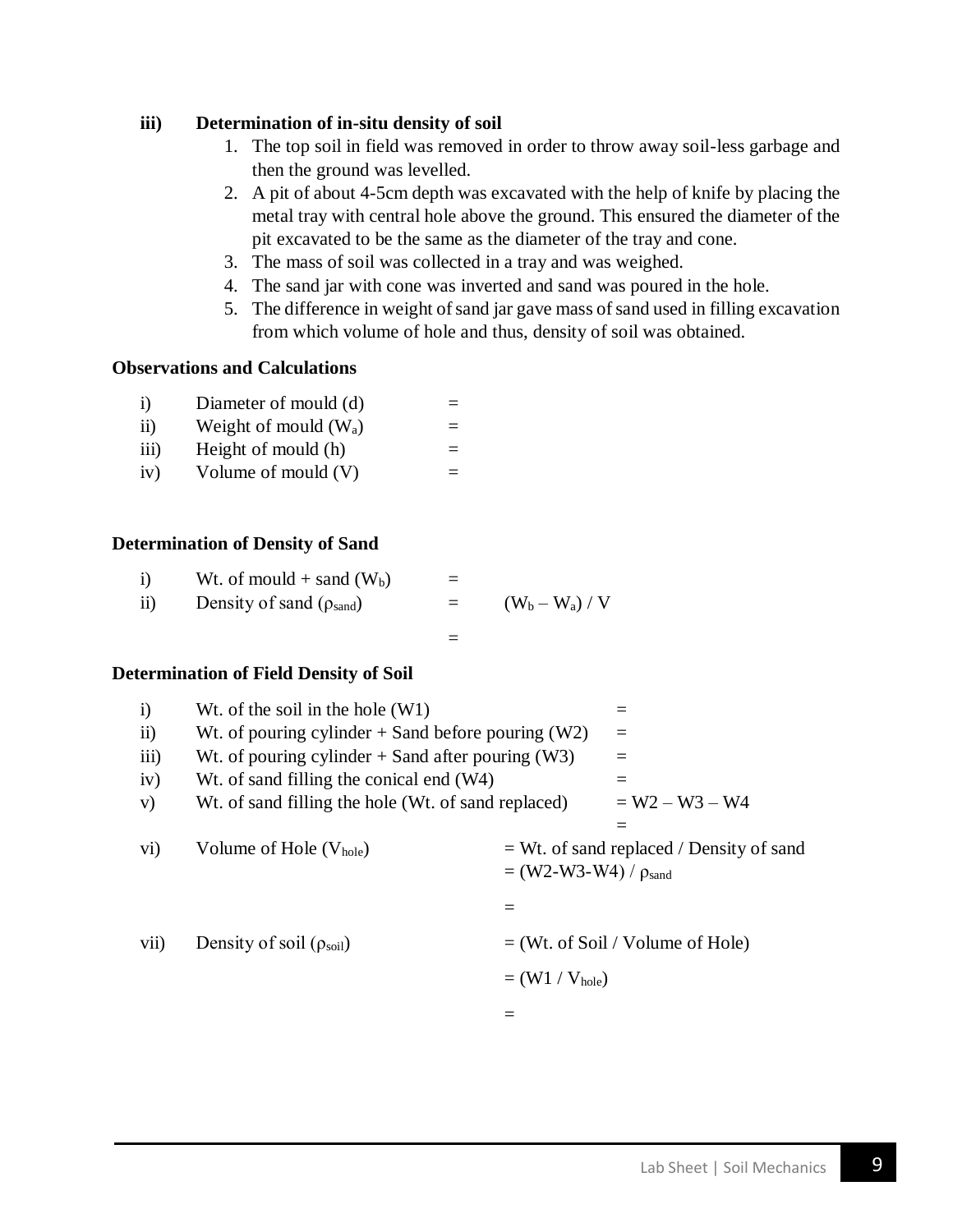**Result**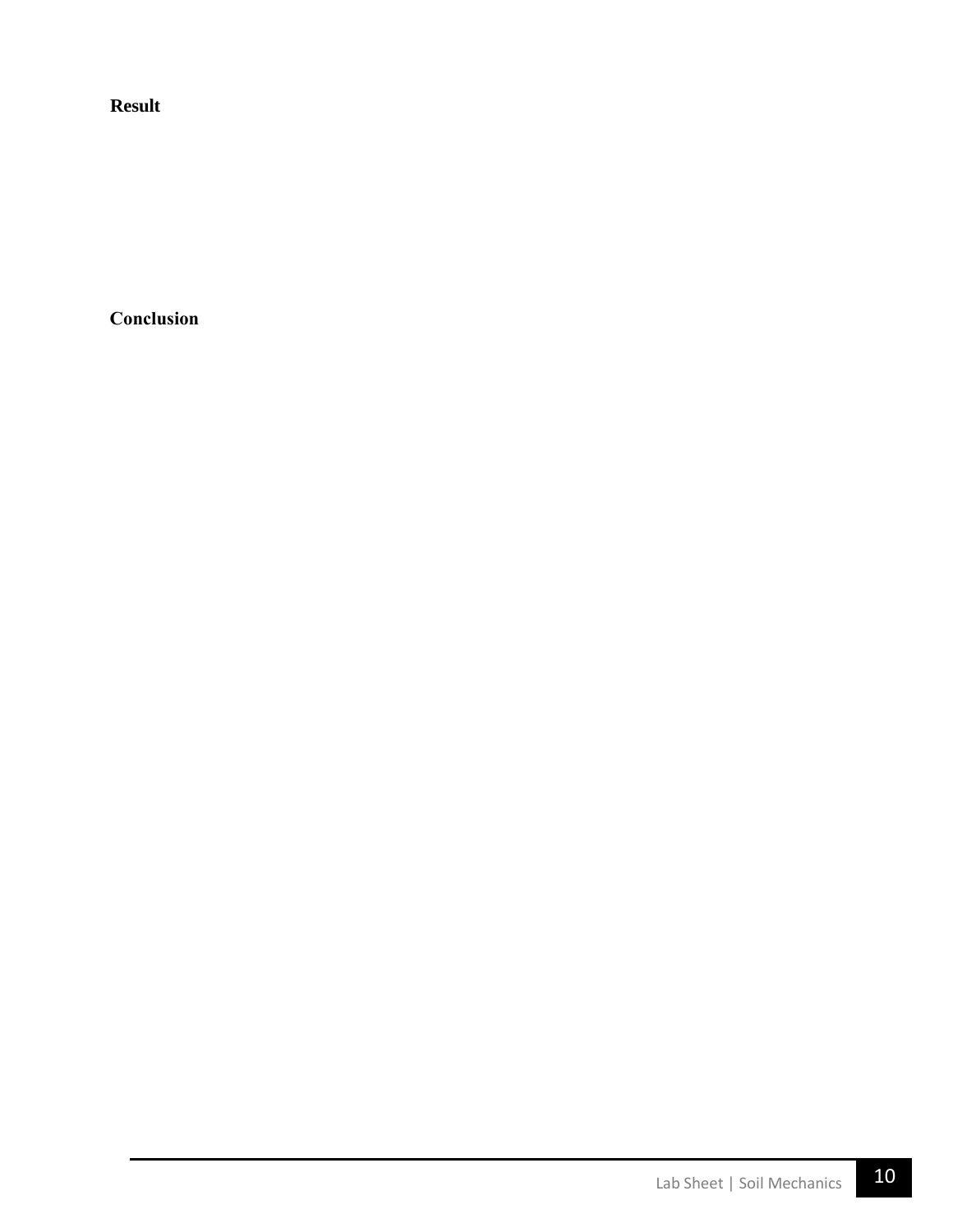# **Determination of Dry Density of Soil by Core Cutter Method**

**Objective:** To determine the dry density of soil.

#### **Apparatus Required**

- i) Cylindrical core cutter, 100 mm internal diameter and 130 mm long.
- ii) Steel rammer, mass 9 kg.
- iii) Steel dolley, 25 mm high and 100 mm internal diameter.
- iv) Weighing balance.
- v) Knife, etc.

#### **Theory**

Density of soil is defined as the mass per unit volume of the soil. The density calculated in the field is insitu density of soil. This is done with the instant fresh sample of soil without actually disturbing it's any other properties. Core cutter method is quite suitable for soft, fine grained soils. It cannot be used for stony, gravelly soils.

For determination of the dry density of the soil cutter is pressed into the soil mass so that it is filled with the soil. The cutter filled with the soil is lifted up. The mass of the soil in the cutter is determined. The dry density is obtained as.

$$
\rho_d = \frac{M_{\text{V}}}{1 + w}
$$

Where,  $M = Mass$  of the wet soil in the cutter.

 $V =$  Internal Volume of the cutter.

 $w = Water Content$ .

#### **Procedure**

- 1. Determine the internal diameter and height of the core cutter.
- 2. Determine the mass of the cutter  $(M_1)$ .
- 3. Expose a small area of the soil mass to be tested. Level the surface.
- 4. Place the dolley over the top of the core cutter and press the core cutter into the soil mass using the rammer.
- 5. Stop the process of pressing when about 15 mm of the dolley protrudes above the soil surface.
- 6. Remove the soil surrounding the core cutter, and take out the core cutter.
- 7. Remove the dolley. Trim the top and bottom surface of the core cutter carefully.
- 8. Weigh the core cutter filled with the soil  $(M_2)$ .
- 9. Remove the core of the soil from the cutter. Take a representative sample for the water content determination.
- 10. Determine the water content.